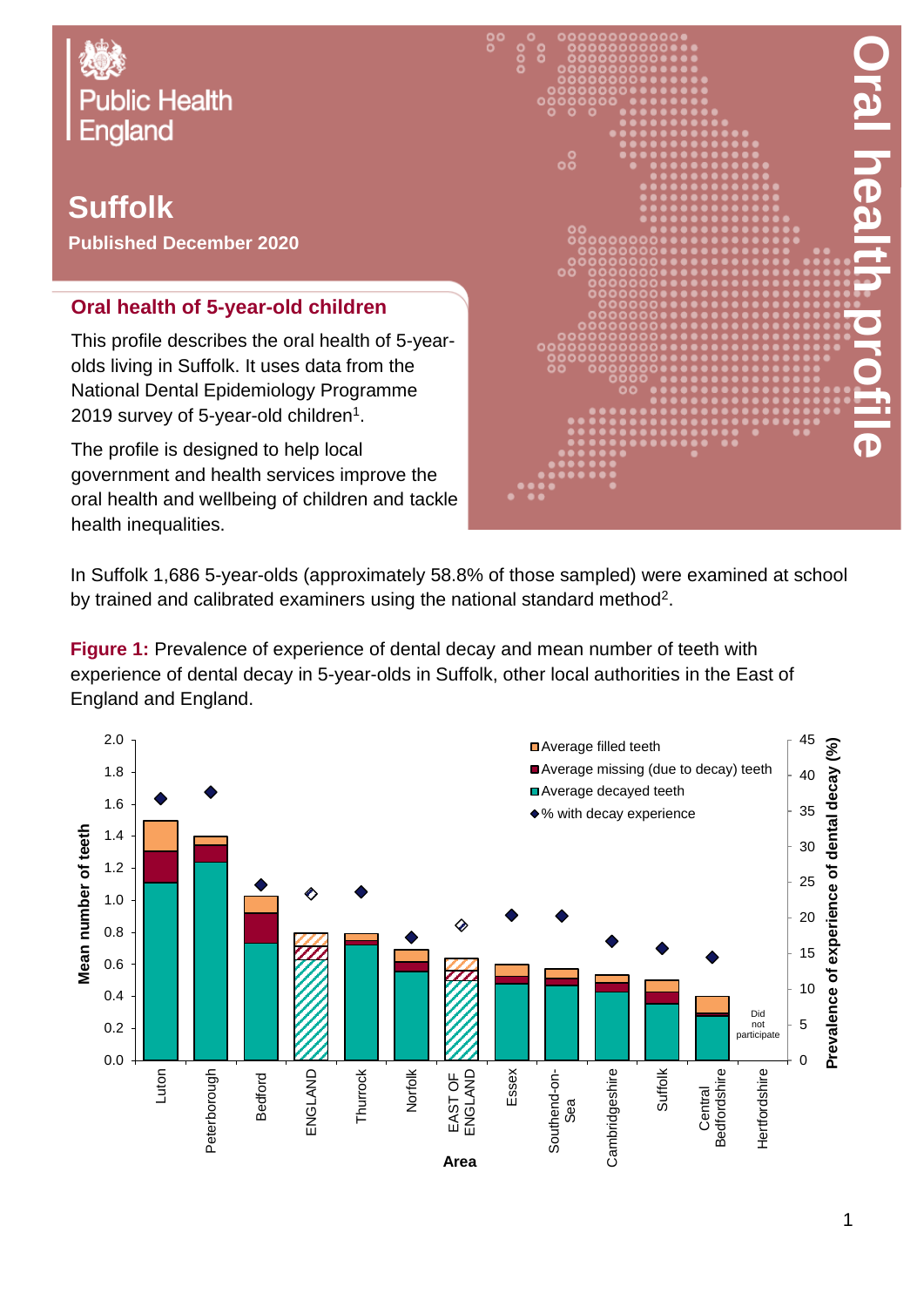**Table 1:** Experience of dental decay in 5-year-olds in Suffolk, other local authorities in the East of England and England.

| Local authority             | Prevalence of<br>experience of<br>dental decay<br>(% ) | Mean number of teeth<br>with experience of<br>dental decay in all<br>examined children<br>n (95% confidence<br>intervals) | Mean number of teeth<br>with experience of<br>dental decay in children<br>with any decay<br>experience<br>n (95% confidence<br>intervals) |
|-----------------------------|--------------------------------------------------------|---------------------------------------------------------------------------------------------------------------------------|-------------------------------------------------------------------------------------------------------------------------------------------|
| Peterborough                | 37.7                                                   | 1.4<br>$(1.05 - 1.75)$                                                                                                    | 3.7<br>$(3.03 - 4.38)$                                                                                                                    |
| Luton                       | 36.8                                                   | 1.5<br>$(1.16 - 1.84)$                                                                                                    | 4.1<br>$(3.39 - 4.75)$                                                                                                                    |
| <b>Bedford</b>              | 24.7                                                   | 1.0<br>$(0.73 - 1.33)$                                                                                                    | 4.2<br>$(3.40 - 4.92)$                                                                                                                    |
| <b>Thurrock</b>             | 23.6                                                   | 0.8<br>$(0.53 - 1.06)$                                                                                                    | 3.3<br>$(2.63 - 4.07)$                                                                                                                    |
| England                     | 23.4                                                   | 0.8<br>$(0.78 - 0.81)$                                                                                                    | 3.4<br>$(3.36 - 3.44)$                                                                                                                    |
| <b>Essex</b>                | 20.4                                                   | 0.6<br>$(0.54 - 0.66)$                                                                                                    | 2.9<br>$(2.73 - 3.15)$                                                                                                                    |
| Southend-on-Sea             | 20.3                                                   | 0.6<br>$(0.34 - 0.80)$                                                                                                    | 2.8<br>$(2.06 - 3.56)$                                                                                                                    |
| East of England             | 19.0                                                   | 0.6<br>$(0.60 - 0.67)$                                                                                                    | 3.3<br>$(3.21 - 3.48)$                                                                                                                    |
| <b>Norfolk</b>              | 17.3                                                   | 0.7<br>$(0.60 - 0.78)$                                                                                                    | 4.0<br>$(3.67 - 4.33)$                                                                                                                    |
| Cambridgeshire              | 16.7                                                   | 0.5<br>$(0.44 - 0.63)$                                                                                                    | 3.2<br>$(2.79 - 3.61)$                                                                                                                    |
| <b>Suffolk</b>              | 15.7                                                   | 0.5<br>$(0.42 - 0.58)$                                                                                                    | 3.2<br>$(2.85 - 3.52)$                                                                                                                    |
| <b>Central Bedfordshire</b> | 14.5                                                   | 0.4<br>$(0.19 - 0.61)$                                                                                                    | 2.8<br>$(1.81 - 3.74)$                                                                                                                    |
| Hertfordshire               | Did not participate                                    |                                                                                                                           |                                                                                                                                           |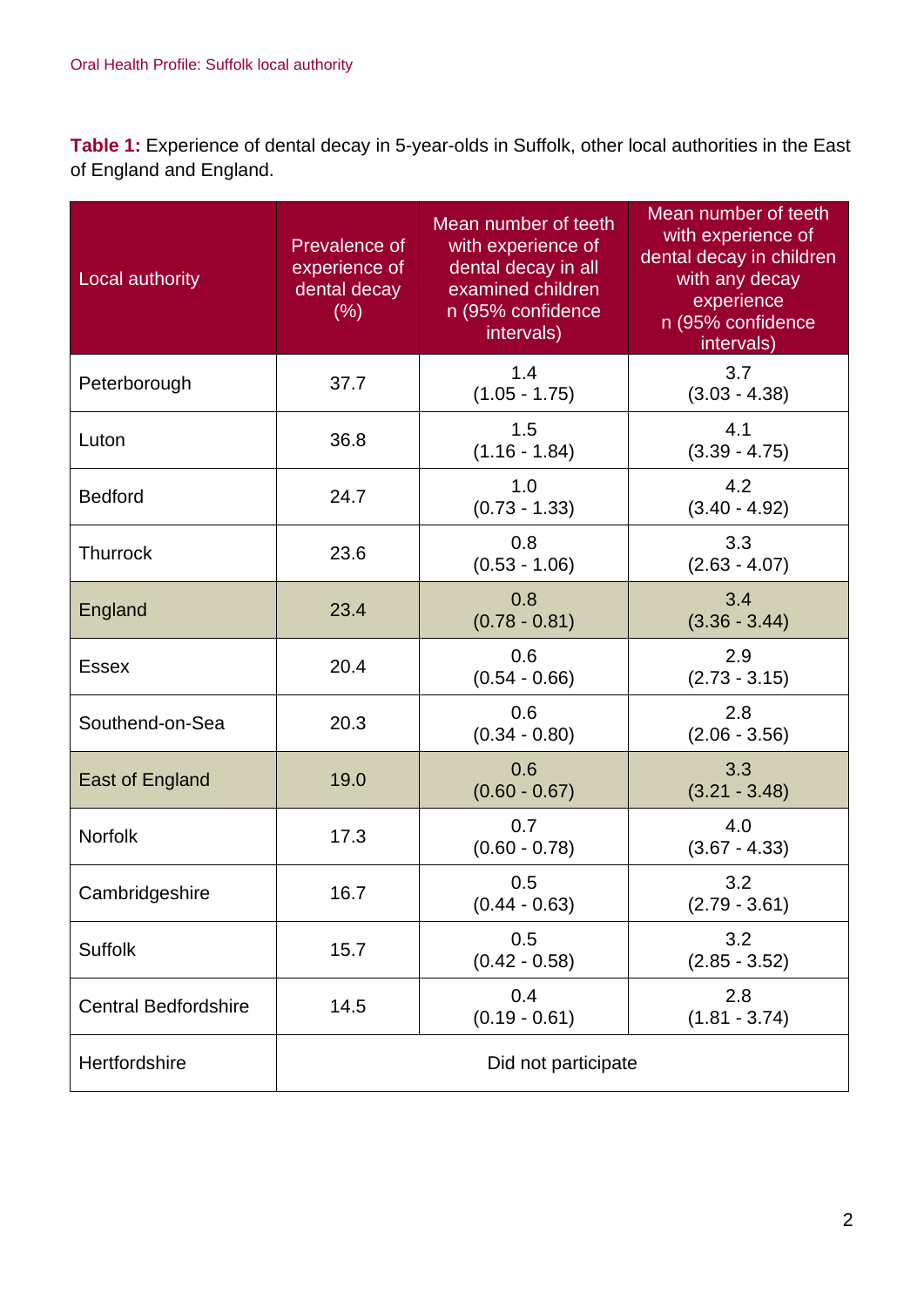Table 2. Measures of oral health among 5-year-olds in Suffolk, it's statistical neighbours,<sup>i</sup> the East of England and England.

|                                                                                                    | <b>Suffolk</b> | <b>Statistical</b><br>neighbour within<br>East of England:<br><b>Norfolk</b> | <b>Statistical</b><br>neighbour<br>comparator 1:<br><b>Somerset</b> | East of<br>England | England |
|----------------------------------------------------------------------------------------------------|----------------|------------------------------------------------------------------------------|---------------------------------------------------------------------|--------------------|---------|
| Prevalence of<br>experience of dental<br>decay                                                     | 15.7%          | 17.3%                                                                        | 17.5%                                                               | 19.0%              | 23.4%   |
| Mean number of teeth<br>with experience of<br>dental decay                                         | 0.5            | 0.7                                                                          | 0.6                                                                 | 0.6                | 0.8     |
| Mean number of teeth<br>with experience of<br>decay in those with<br>experience of dental<br>decay | 3.2            | 4.0                                                                          | 3.2                                                                 | 3.3                | 3.4     |
| Mean number of<br>decayed teeth in<br>those with experience<br>of dental decay                     | 2.2            | 3.2                                                                          | 2.5                                                                 | 2.6                | 2.7     |
| Proportion with active<br>decay                                                                    | 13.3%          | 14.6%                                                                        | 14.6%                                                               | 16.3%              | 20.4%   |
| Proportion with<br>experience of tooth<br>extractionii                                             | 1.7%           | 1.8%                                                                         | 2.3%                                                                | 1.8%               | 2.2%    |
| Proportion with dental<br>abscess                                                                  | 0.6%           | 0.4%                                                                         | 0.7%                                                                | 0.7%               | 1.0%    |
| Proportion with teeth<br>decayed into pulp                                                         | 1.7%           | 2.1%                                                                         | 1.2%                                                                | 2.5%               | 3.3%    |
| Proportion with decay<br>affecting incisorsiii                                                     | 2.5%           | 3.3%                                                                         | 3.0%                                                                | 3.5%               | 5.2%    |
| Proportion with high<br>levels of plaque present<br>on upper front teethiv                         | 0.1%           | 0.0%                                                                         | 0.1%                                                                | 0.5%               | 1.2%    |

<sup>i</sup>generated by the children's services statistical neighbour benchmarking tool, the neighbour within the East of England has "Extremely Close" comparator characteristics and the national neighbour 1 has "Extremely Close" comparator characteristics<sup>3</sup>.

ii experience of extraction of one or more teeth on one or more occasions.

iii dental decay involving one or more surfaces of upper anterior teeth.

iv indicative of poor tooth brushing habits.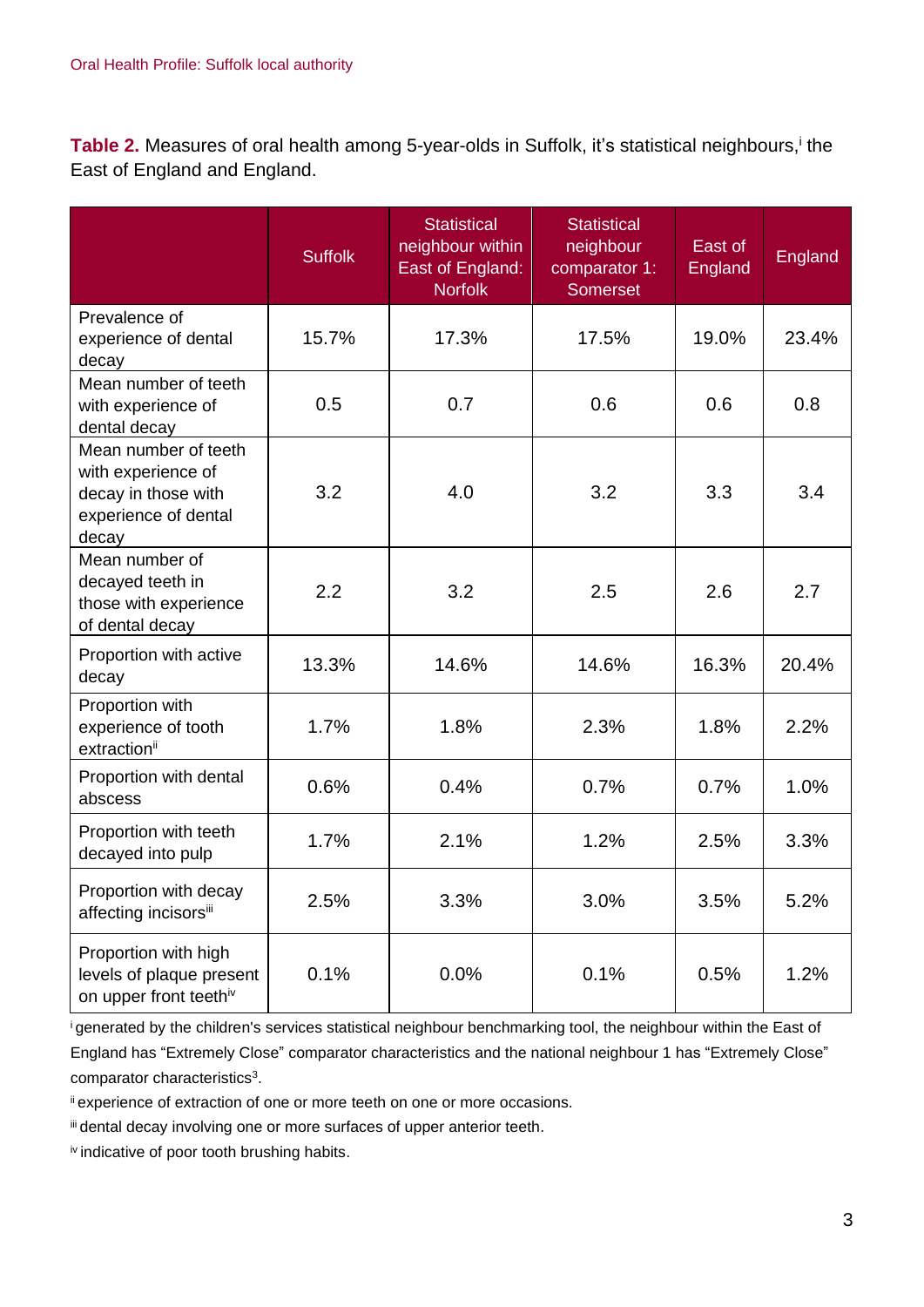



Error bars represent 95% confidence limits





Error bars represent 95% confidence limits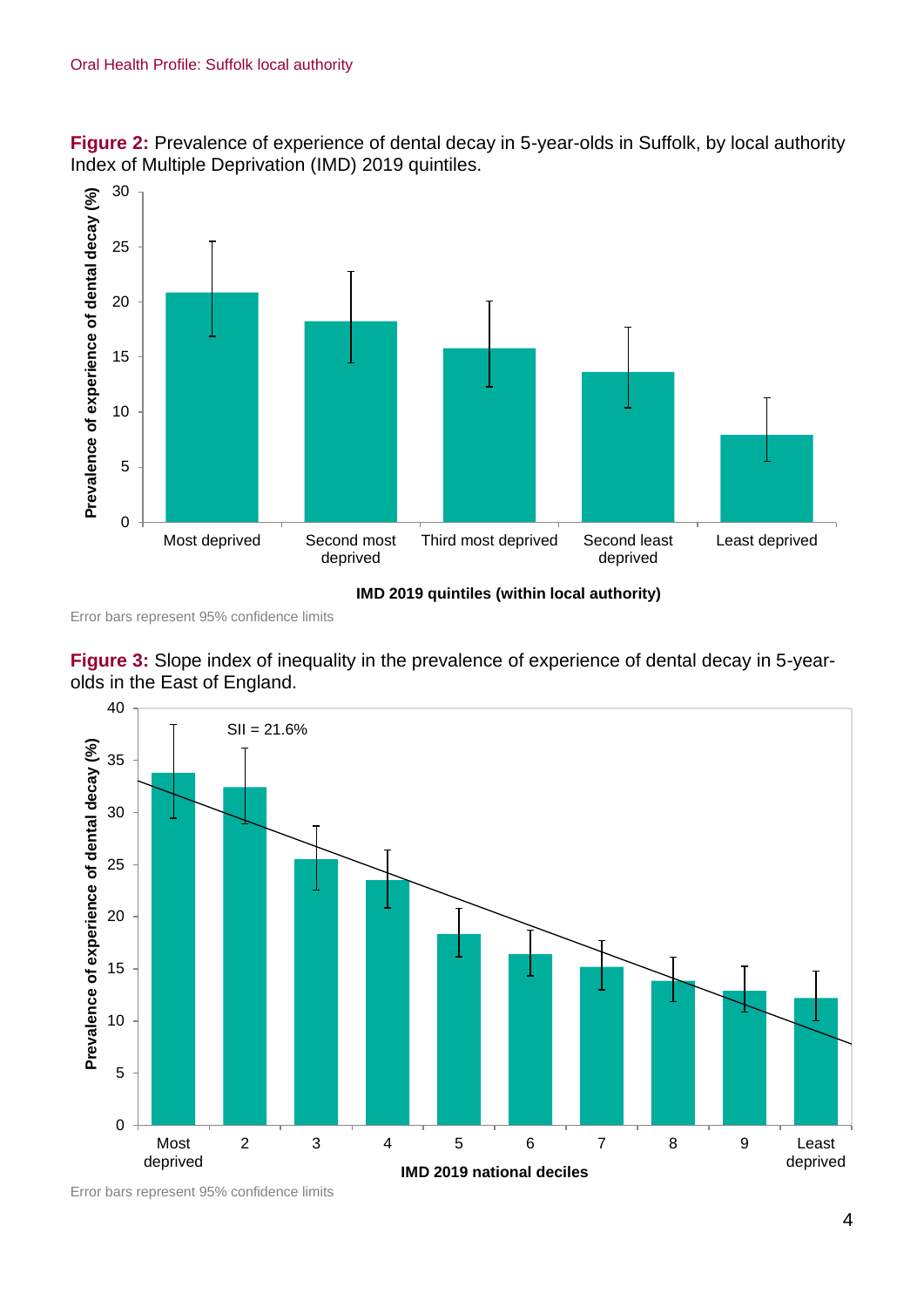



Error bars represent 95% confidence limits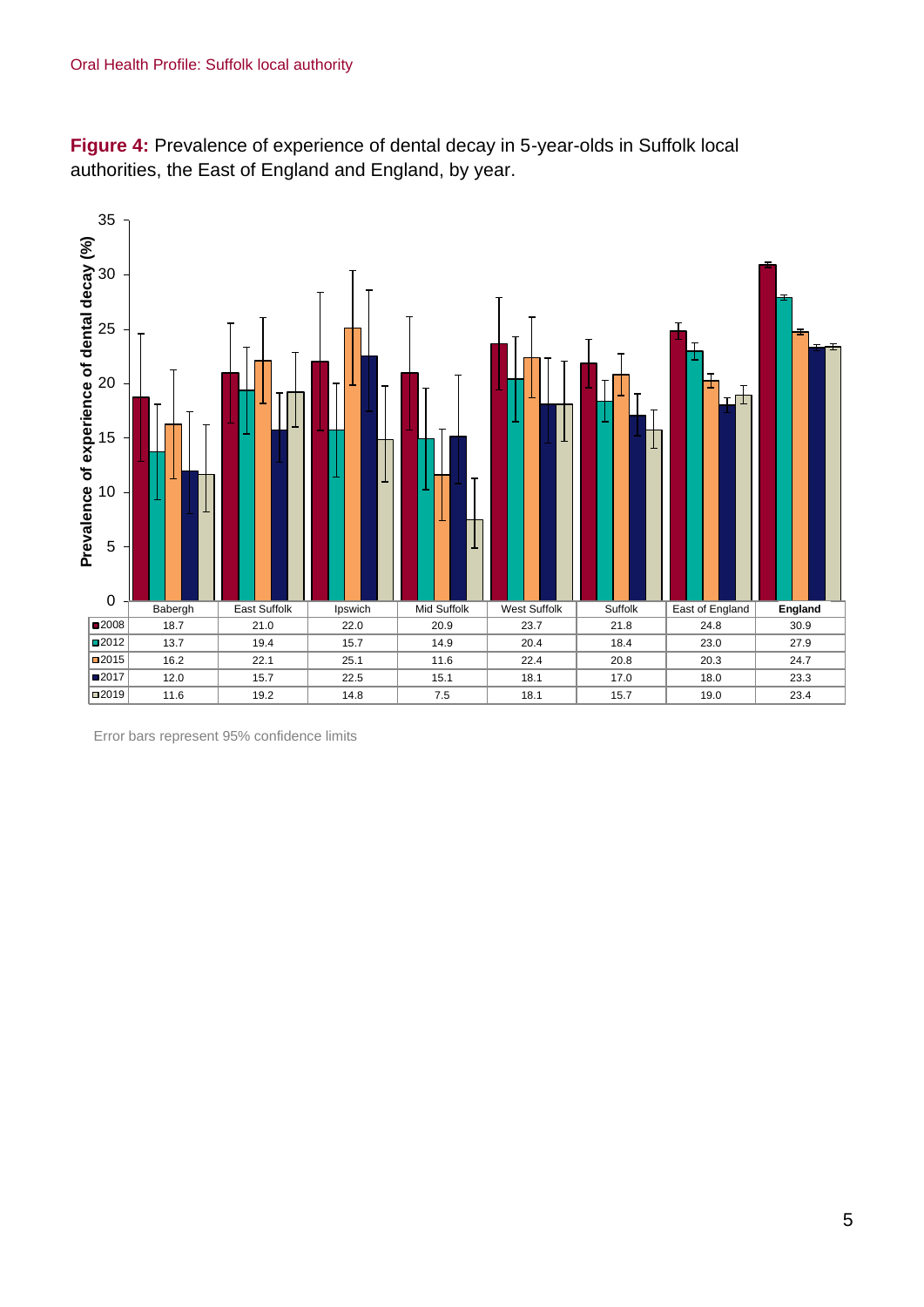**Table 3:** Experience of dental decay in 5-year-olds in the East of England, by ethnic group.

| Ethnic group                         | Number of<br>children<br>examined<br>(N) | Prevalence of<br>experience of<br>dental decay<br>$(\% )$ | Mean number of teeth<br>with experience of<br>dental decay among<br>children with any<br>experience of dental<br>decay n (95% CI) | Prevalence of<br>dental decay<br>affecting incisors<br>$(\% )$ |
|--------------------------------------|------------------------------------------|-----------------------------------------------------------|-----------------------------------------------------------------------------------------------------------------------------------|----------------------------------------------------------------|
| Asian/Asian<br><b>British</b>        | 336                                      | 37.2                                                      | 4.2<br>$(3.59 - 4.75)$                                                                                                            | 12.8                                                           |
| Mixed                                | 233                                      | 24.0                                                      | 4.4<br>$(3.54 - 5.28)$                                                                                                            | 8.6                                                            |
| Other ethnic<br>background           | 48                                       | 20.8                                                      | 4.4<br>$(2.37 - 6.43)$                                                                                                            | 6.3                                                            |
| White                                | 4,546                                    | 18.7                                                      | 3.4<br>$(3.17 - 3.56)$                                                                                                            | 2.8                                                            |
| Not provided                         | 3,118                                    | 17.6                                                      | 3.1<br>$(2.84 - 3.26)$                                                                                                            | 3.2                                                            |
| <b>Black/Black</b><br><b>British</b> | 139                                      | 17.3                                                      | 3.3<br>$(2.24 - 4.43)$                                                                                                            | 3.6                                                            |
| East of England                      | 8,420                                    | 19.0                                                      | 3.3<br>$(3.21 - 3.48)$                                                                                                            | 3.5                                                            |

**Figure 5:** Prevalence of experience of dental decay in 5-year-olds in the East of England, by ethnic group.



Error bars represent 95% confidence limits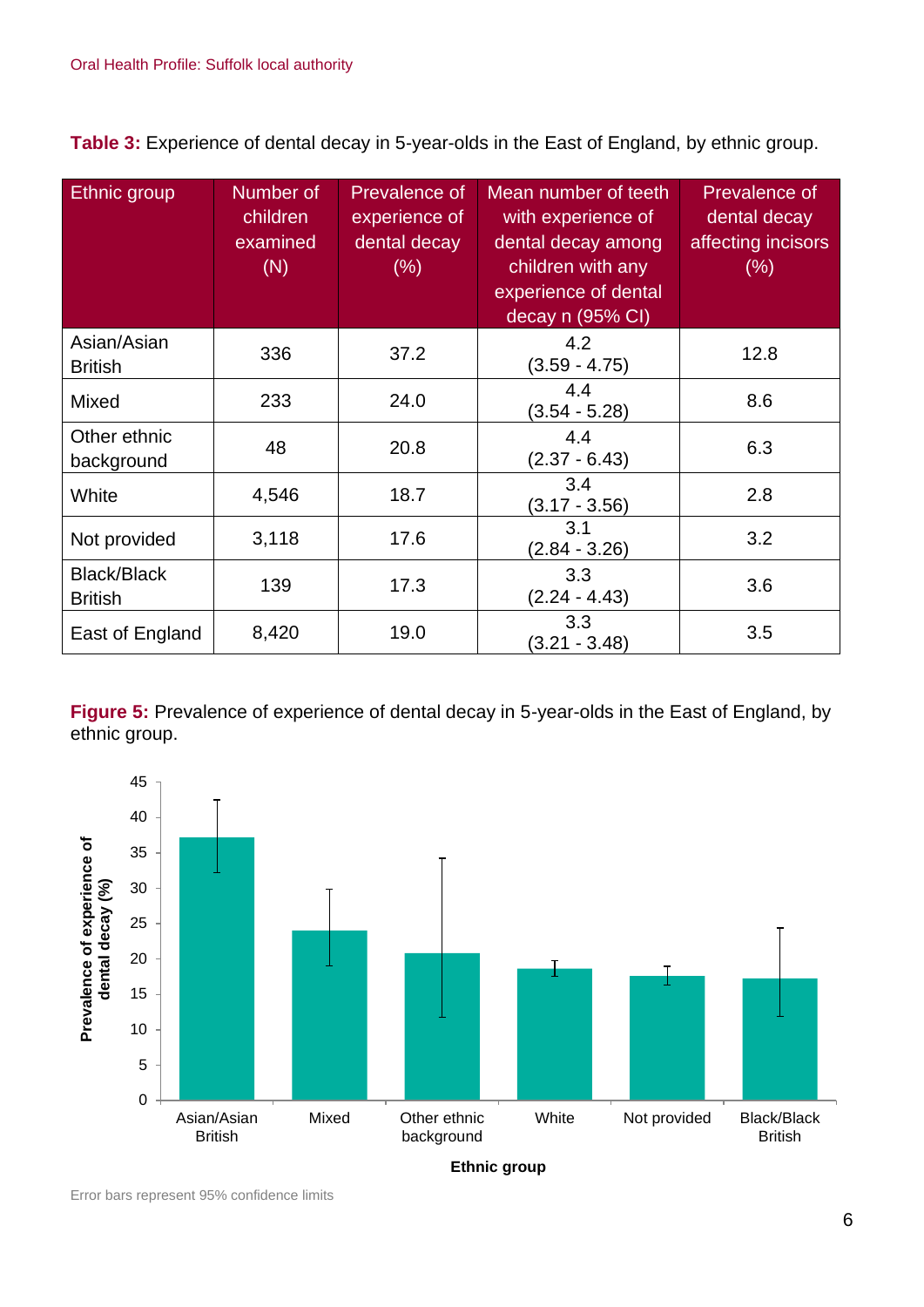**Figure 6:** Prevalence of experience of dental decay in 5-year-olds in Suffolk, by lower-tier local authority.

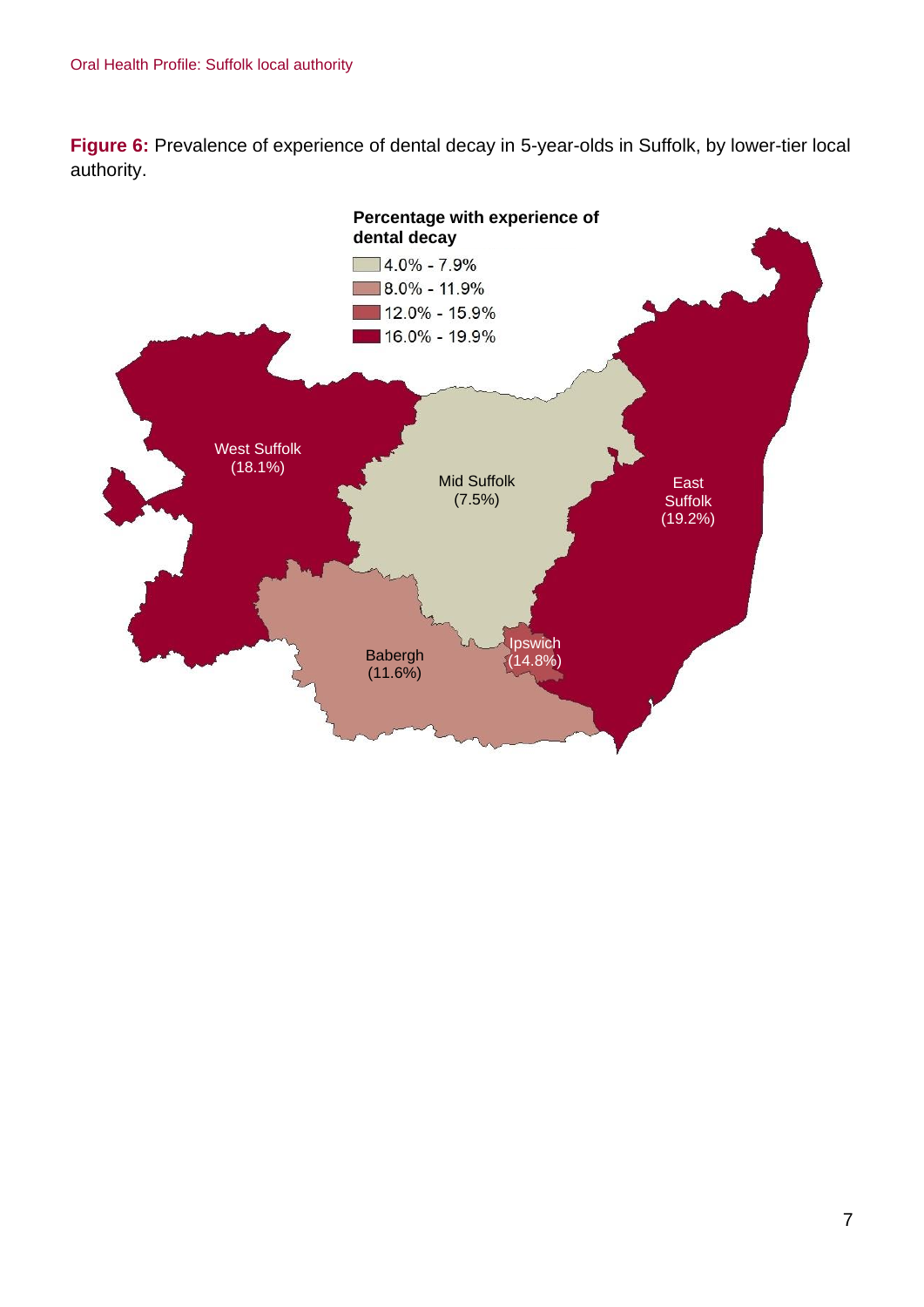**Figure 7:** Prevalence of experience of dental decay in 5-year-olds in Mid Suffolk, by middle layer super output area.

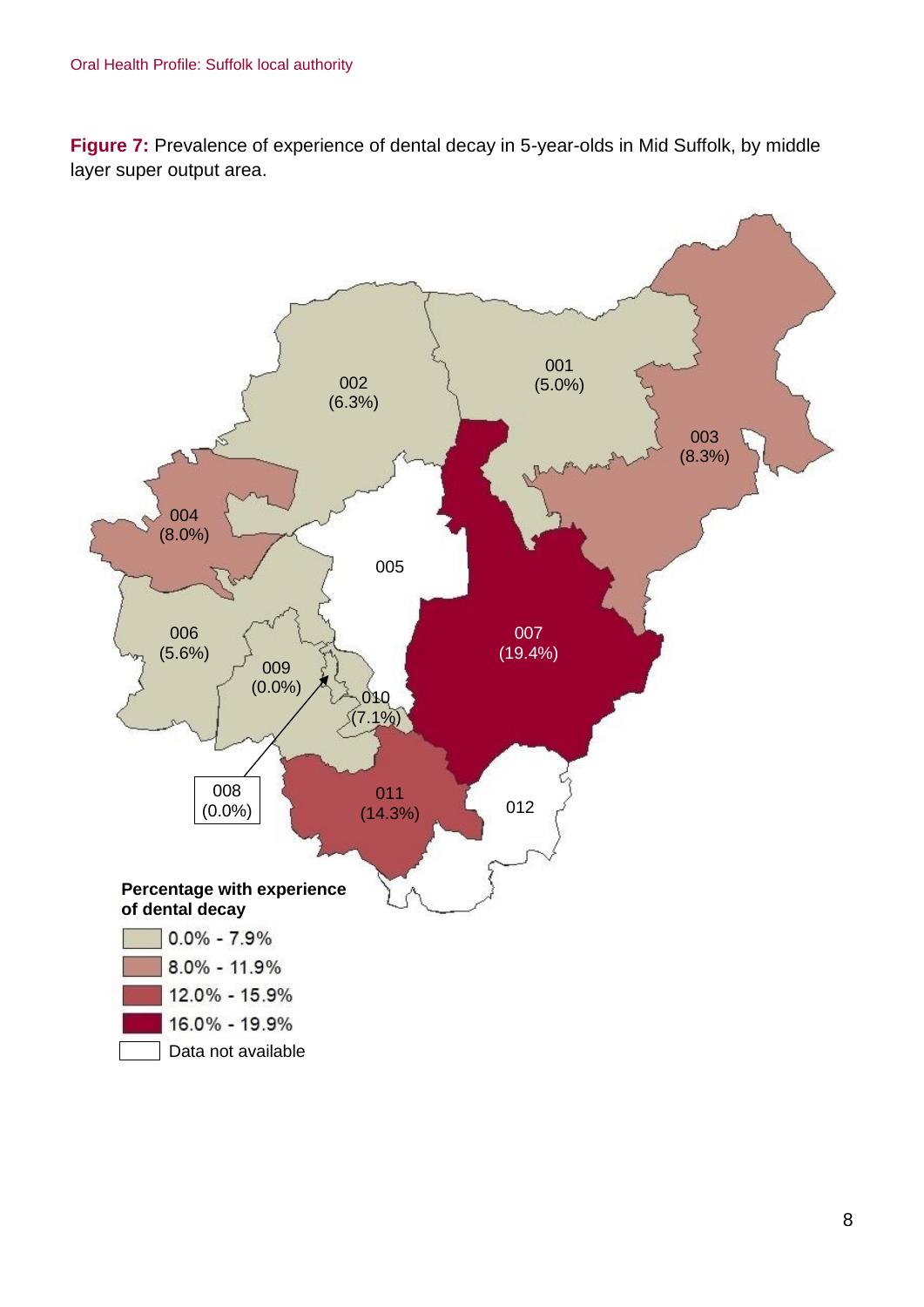**Table 4:** Prevalence and severity of experience of dental decay in 5-year-olds in Suffolk, by primary care network.

| Primary care network | Prevalence of<br>experience of<br>dental decay<br>(% ) | Mean number of<br>teeth with<br>decay in all<br>examined children<br>n (95% CI) | Mean number of teeth<br>with experience of<br>experience of dental dental decay in children<br>with any decay<br>experience<br>n (95% CI) |
|----------------------|--------------------------------------------------------|---------------------------------------------------------------------------------|-------------------------------------------------------------------------------------------------------------------------------------------|
| <b>Bury Rural</b>    | 11.54                                                  | 0.3<br>$(0.12 - 0.46)$                                                          | 2.5<br>$(1.80 - 3.20)$                                                                                                                    |
| <b>Bury Town</b>     | 13.04                                                  | 0.4<br>$(0.00 - 0.83)$                                                          | 3.1<br>$(0.31 - 5.91)$                                                                                                                    |
| Eye / North West     | 9.57                                                   | 0.3<br>$(0.06 - 0.50)$                                                          | 2.9<br>$(1.41 - 4.37)$                                                                                                                    |
| Felixstowe           | 2.44                                                   | 0.1<br>$(0.00 - 0.29)$                                                          | Data not available                                                                                                                        |
| <b>Forest Heath</b>  | 27.07                                                  | 1.0<br>$(0.62 - 1.38)$                                                          | 3.7<br>$(2.71 - 4.68)$                                                                                                                    |
| Haverhill            | 12.61                                                  | 0.4<br>$(0.14 - 0.63)$                                                          | 3.1<br>$(1.72 - 4.41)$                                                                                                                    |
| <b>IP1 &amp; IP2</b> | 14.52                                                  | 0.6<br>$(0.22 - 0.91)$                                                          | 3.9<br>$(2.18 - 5.60)$                                                                                                                    |
| <b>IP3 &amp; IP4</b> | 15.75                                                  | 0.6<br>$(0.32 - 0.94)$                                                          | 4.0<br>$(2.85 - 5.15)$                                                                                                                    |
| Lowestoft            | 28.98                                                  | 1.0<br>$(0.69 - 1.37)$                                                          | 3.6<br>$(2.73 - 4.40)$                                                                                                                    |
| Newmarket            | 18.31                                                  | 0.6<br>$(0.20 - 0.93)$                                                          | 3.1<br>$(1.72 - 4.44)$                                                                                                                    |
| Saxmundham           | 14.52                                                  | 0.4<br>$(0.07 - 0.64)$                                                          | 2.4<br>$(1.09 - 3.80)$                                                                                                                    |
| South Rural          | 9.92                                                   | 0.2<br>$(0.08 - 0.39)$                                                          | 2.4<br>$(1.43 - 3.34)$                                                                                                                    |
| South Waveney        | 23.47                                                  | 0.6<br>$(0.34 - 0.87)$                                                          | 2.6<br>$(1.92 - 3.22)$                                                                                                                    |
| <b>Stowmarket</b>    | 7.38                                                   | 0.4<br>$(0.08 - 0.66)$                                                          | 5.0<br>$(2.53 - 7.47)$                                                                                                                    |
| Sudbury              | 13.56                                                  | 0.3<br>$(0.11 - 0.44)$                                                          | 2.1<br>$(1.27 - 2.85)$                                                                                                                    |
| Woodbridge           | 10.24                                                  | 0.2<br>$(0.08 - 0.30)$                                                          | 1.8<br>$(1.27 - 2.43)$                                                                                                                    |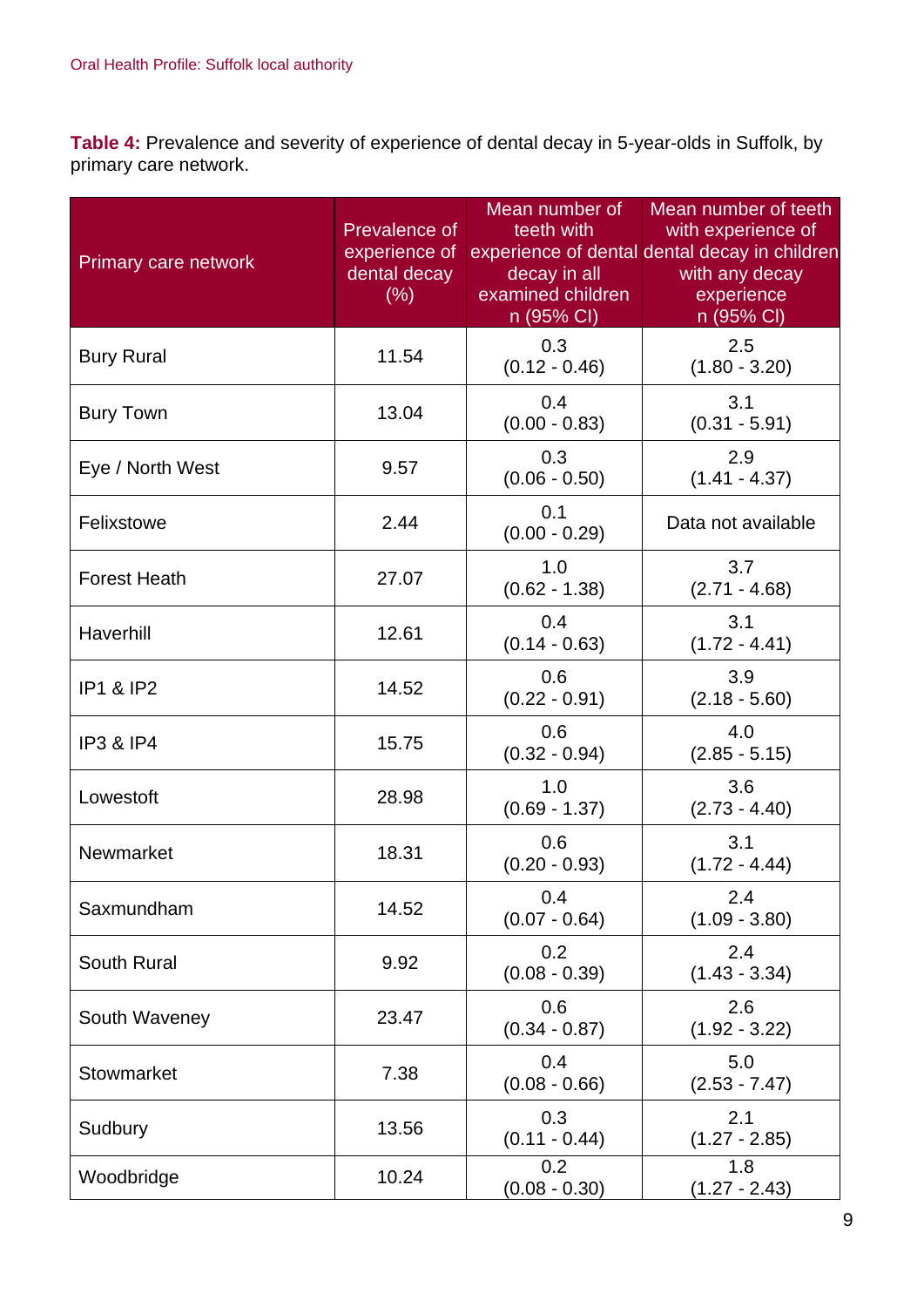## **Summary**

In Suffolk average levels of dental decay are lower than the average for England, however, within Suffolk there are areas where there are higher than average levels of experience of dental decay. At lower-tier local authority level, children living in West Suffolk and East Suffolk have the highest levels of experience of dental decay. Within Suffolk, the highest levels of experience of dental decay are clustered around Mid-Suffolk middle super output area 007 and the Forest Heath, Lowestoft and South Waveney Suffolk Primary Care Networks.

The small sample sizes in some areas mean it is not possible to provide information at ward level. Future surveys could be commissioned to provide larger samples to facilitate local analysis. Commissioning High Quality Information to Support Oral Health Improvement: A toolkit about dental epidemiology for local authorities, commissioners and partners is available to support the commissioning of oral health surveys $^4$ .

Public health interventions can improve child oral health at a local level. Local authorities improving oral health: commissioning better oral health for children and young people is available to support local authorities to commission oral health improvement programmes for children and young people aged up to 19 years<sup>5</sup>.

If further local analysis is required, please contact the national dental public health team: DentalPHIntelligence@phe.gov.uk

## **References**

1. Public Health England (2020). National Dental Epidemiology Programme for England: oral health survey of 5-year-olds 2019 [Online]. Available at: <https://www.gov.uk/government/statistics/oral-health-survey-of-5-year-old-children-2019> [Accessed 29 May 2020].

2. Pine, C.M., Pitts, N.B. and Nugent, Z.J. (1997a). British Association for the Study of Community Dentistry (BASCD) guidance on the statistical aspects of training and calibration of examiners for surveys of child dental health. A BASCD co-ordinated dental epidemiology programme quality standard. Community Dental Health 14 (Supplement 1):18-29.

3. Children's services statistical neighbour benchmarking tool [online]. Available at: [www.gov.uk/government/publications/local-authority-interactive-tool-lait](http://www.gov.uk/government/publications/local-authority-interactive-tool-lait) [Accessed 29 May 2020].

4. Public Health England (2016). Commissioning high quality information to support oral health improvement. A toolkit about dental epidemiology for local authorities, commissioners and partners [Online]. Available at: